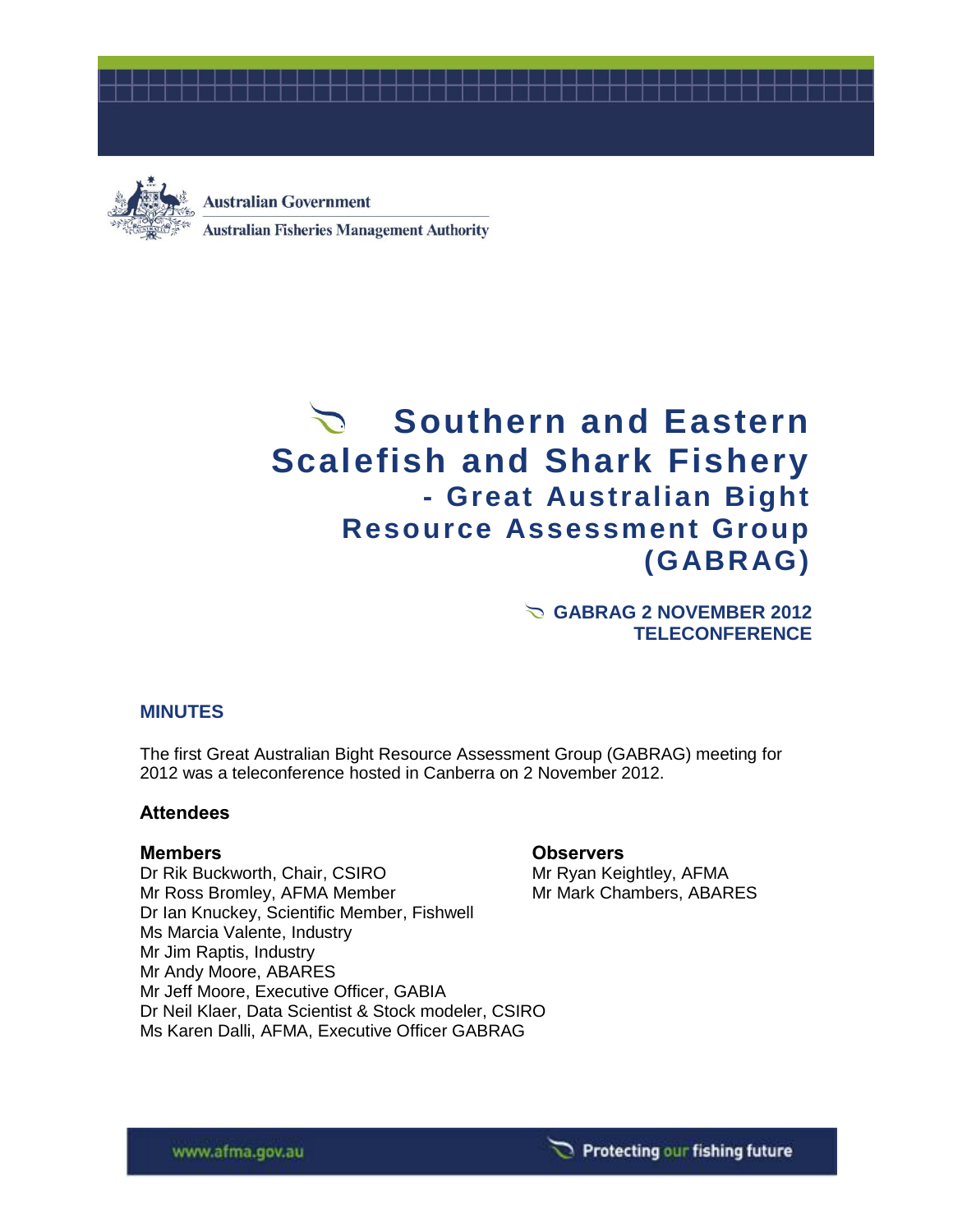# *The meeting opened at 9:40 am.*

# **Agenda Item 1 - Preliminaries**

# **1.1 Welcome and Apologies**

Dr Rik Buckworth (the Chair) opened the meeting at 9:40 am (AEDT) and welcomed members. The Chair ran a quick roll call to confirm those online and informed members that Mark Chambers (author of the Agenda Item 2.3 paper) will be joining the meeting at that item.

The Chair noted that in keeping with normal practice, the meeting would be recorded to assist with preparation of the minutes.

# **1.2 Declarations of Interest**

The Chair asked the RAG members to declare any interests and agree that no one's personal interest is being served.

| <b>Participant</b>                | <b>Interest Declared</b>                                                                                                                                                                  |
|-----------------------------------|-------------------------------------------------------------------------------------------------------------------------------------------------------------------------------------------|
| Dr Rik Buckworth, Chair           | Employed by CSIRO, interest in sources of<br>funding for research purposes and Director of a<br>small company that holds patents for hooks that<br>sample tissue.                         |
| Mr Ross Bromley, AFMA Manager     | No pecuniary interest                                                                                                                                                                     |
| Dr Andy Moore                     | ABARES – Interest in sources of funding for<br>research purposes, no personal pecuniary<br>interest                                                                                       |
| Dr Ian Knuckey, Scientific Member | Director Fishwell Consulting - Interest in<br>sources of funding for research purposes,<br>research work for GABIA and a purveyor of<br>electronic logbook systems.                       |
| Mr Jim Raptis, Industry           | GAB boat and quota SFR holder                                                                                                                                                             |
| Ms Marcia Valente, Industry       | GAB boat and quota SFR holder                                                                                                                                                             |
| Mr Jeff Moore, GABIA EO           | Great Australian Bight Industry Association<br>(GABIA) EO, board member of Commonwealth<br>Fisheries Association and industry member for<br>Marine National Parks, no pecuniary interest. |
| Dr Neil Klaer, Scientific member  | Employed by CSIRO - Interest in sources of<br>funding for research purposes                                                                                                               |
| Ms Karen Dalli, AFMA, GABRAG EO   | No pecuniary interest                                                                                                                                                                     |
| Mr Ryan Keightley, AFMA           | ShelfRAG EO, no pecuniary interest                                                                                                                                                        |
| Mr Mark Chambers, ABARES          | ABARES - Interest in sources of funding for<br>research purposes, no personal pecuniary<br>interest.                                                                                      |

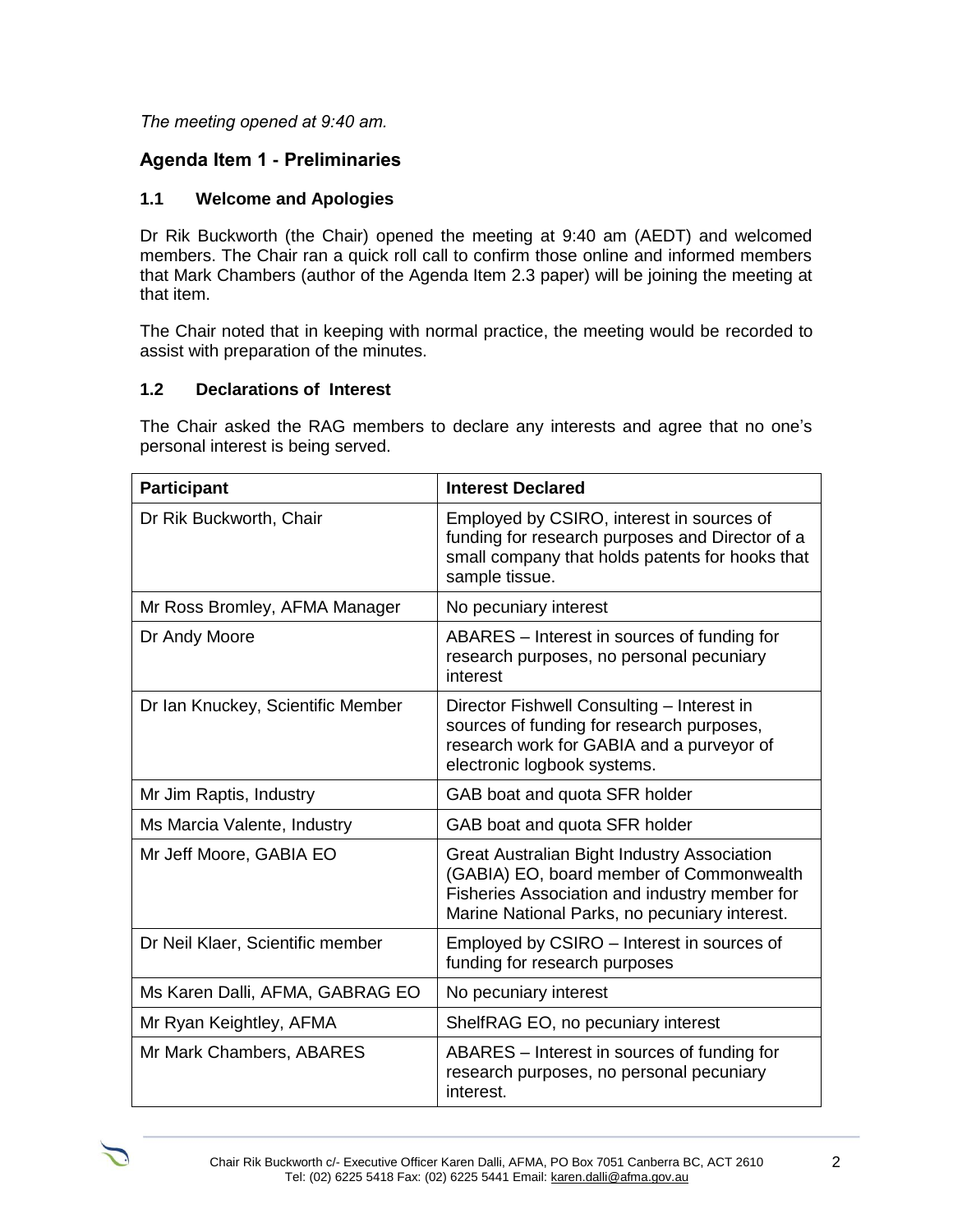# **1.3 Adoption of Agenda**

Members adopted the agenda, prioritising the discussion on the stock assessments.

# **1.4 Adoption of minutes of GABRAG 1 - October 2011**

The draft minutes from GABRAG October 2011 were discussed. The RAG concluded that minor amendments should be made to the document prior to finalisation.

*Action Item 1 –* EO to update GABRAG 1 - October 2011 minutes.

# **1.5 Adoption of minutes of GABRAG 2 – December 2011**

The draft minutes from GABRAG December 2011 were discussed and the RAG agreed with the comments from the Chair and clarified any uncertainties. The RAG concluded that some amendments should be made to the document prior to finalisation. The RAG agreed that in future the minutes should not be written out in a he said/she said formula but rather a brief and succinct summary stating the results of the discussion and be circulated within 2 weeks of the meeting.

Jeff Moore reminded the RAG of a discussion in Adelaide where Table 1 was drawn and the research priorities and terms of reference were outlined. Jeff Moore was concerned that this was not captured in the previous minutes, as the ranking process occurred at the RAG. The RAG agreed to discuss and review the research priorities as an agenda item at the next meeting.

| Name of research        | Data collected/analysed | Quality/use        |
|-------------------------|-------------------------|--------------------|
| <b>ISMP</b>             | age                     | Medium             |
|                         | length                  | Medium             |
|                         | composition             | Medium             |
| <b>FIS</b>              | age                     | High               |
|                         | length                  | High               |
|                         | composition             | High               |
|                         | index                   | High               |
| Fishery                 | catch                   | High               |
|                         | <b>CPUE</b>             | Low                |
| <b>Stock Assessment</b> | Tier 1                  | High- if available |
|                         | Tier 4                  | Medium             |

#### **Table 1. GABTF Research Priorities**

*Action Item 2 –* EO to update GABRAG 2 - December 2011 minutes.

# **1.6 Actions arising from GABRAG 2 December 2011**

GABRAG discussed the actions arising from GABRAG 2 - December 2011.

1. AFMA to develop a rolling calendar for RAG meetings. **Status: Incomplete**.

*Action Item 3 –* EO to produce a rolling calendar for RAG Chair and members.

2. Chair to write to Semi Skoljarev, Steve Auld and Mark Elford thanking them for their contributions to the RAG. **Status: Incomplete.**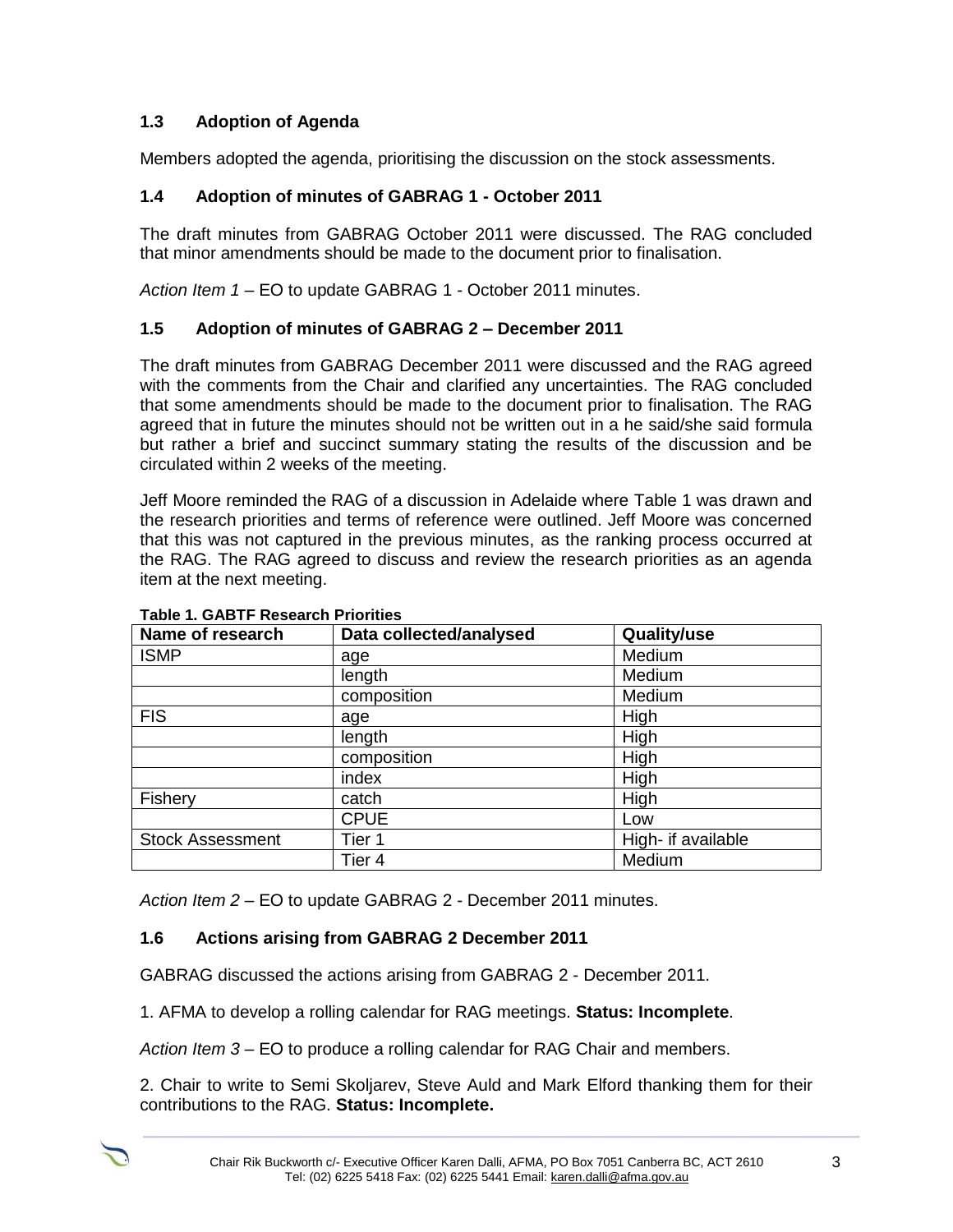*Action Item 4 -* Chair to write to Semi Skoljarev, Steve Auld and Mark Elford thanking them for their contribution to the RAG.

3. Jeff Moore to provide wording on Tier 4 assessments from page 12 of previous minutes. **Status: Completed.**

4. The RAG to give Jim Raptis clear direction on what sampling information is to be collected during trips. **Status: Completed.**

5. Chair to write to SESSFRAG to obtain clear procedures on how to incorporate discards into assessments. **Status: Ongoing.**

6. Neil Klaer to look at cleaning up data for Western Gemfish before data meeting in July 2012**. Status: Ongoing.**

7. AFMA Manager to speak to AFMA Executive and see if FIS data can be entered for the whole SESSF. **Status: Ongoing.**

*Action Item 5 -* AFMA Manager to investigate and provide a report on the FIS and industry data collection and availability and whether the problem in data collection is going to be rectified and ensure there is quality control on entering the data collection.

8. Neil Klaer to check anomalies in port and on board frequency data for Western Gemfish and Bight Redfish which adds "tails" to graphs. **Status: In progress - carried over from GABRAG 1, 2011 – Refer to Action Item 6.**

9. AFMA Manager to check AFMA Data Entry is punching data correctly into port sampling database for Bight Redfish and Flathead. June 2010 data was noted to be inconsistent. **Status: Incomplete.**

10. Tom Kompas to include probability values in final report for MEY project. **Status: Incomplete.**

*Action Item 6 –* Neil Klaer to report back on Tom Kompas probability values in final report for MEY project.

11. Neil Klaer to check if there is a filtering issue with regard to the port sampling in 2006, 2007/08. AFMA to investigate if the data for 2006, 2007/08 exists and if so provide this to Neil Klaer. **Status: Incomplete – see Action Item 8.**

12. Neil Klaer to look at inserting data for flathead otoliths in base case assessments. **Status: Completed.**

13. Research sub group to collect further data on Western Gemfish spawning grounds for analysis. **Status: Ongoing.**

14. Jeff Moore to locate terms of reference for Sub-Group and send to EO for dissemination. **Status: Completed.**

15. AFMA Manager to ensure an observer is taken on the Danish Seine vessel to understand catch composition and if any additional bycatch devices should be used. **Status: Completed - observer coverage. Incomplete - Whether or not there needs to be any additional bycatch measures/mitigation.**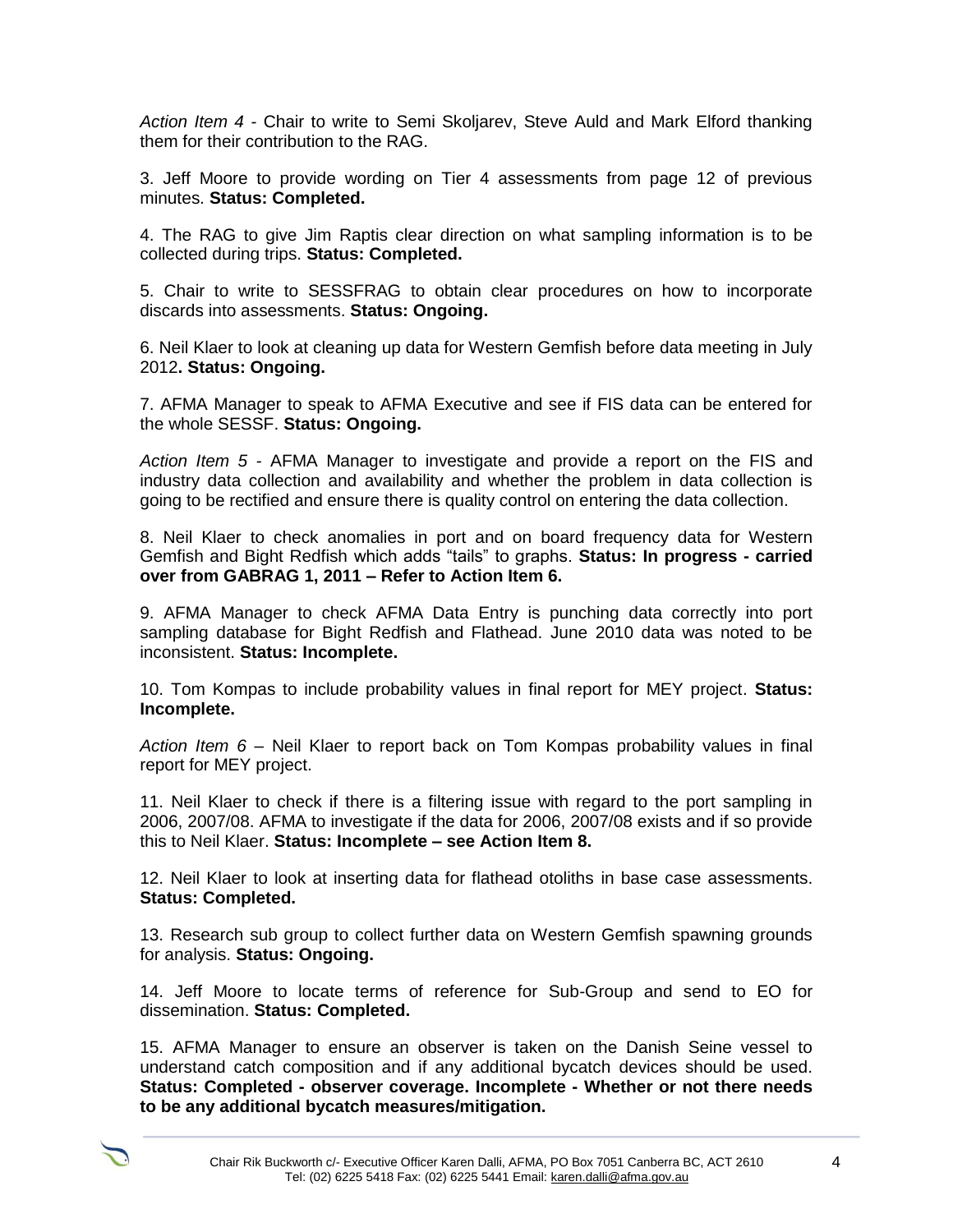*Action Item 7 –* AFMA Manager to report on bycatch data and the report from the observer coverage on the GABTF Danish Seine vessel.

16. Simon Viera to adjust TRF application to include elasticity measure. **Status: Withdrawn.**

17. AFMA manager to write to CTS to get information on any spawning or pre-spawning Western Gemfish. Data to be collected is length frequency, age data and reproductive data. Whole adult fish to be collected in January/February 2012 to check for gonad development. **Status: Incomplete.**

*Action Item 8 –* AFMA Manager to forward on information from Kevin Rowling in regards to gonad ranking in various stages.

18. Neil Klaer to rerun the Tier 4 Western Gemfish assessment with the addition of discards. **Status: Completed.**

19. Length frequency data and sex data on Western Gemfish to be collected for future assessments. Whole adult fish to be collected in January/February from  $126^{\circ}$  –  $128^{\circ}$ E for developing gonads. **Status: Completed.**

20. Research Sub Group to organise workshop in early 2012 to discuss research priorities. **Status: Incomplete.**

21. Neil Klaer to include effort in all data summaries for the SESSF. **Status: Completed.** 

*Action Item 9 -* Neil Klaer to provide fishery effort breakdown in the GAB fishery/operations/year.

#### **1.7 AFMA Managers Report**

AFMA Manager thanked Jeff Moore for developing and disseminating the agenda last week and provided a succinct report on what is happening within AFMA that would be of interest to the RAG.

#### Quota Administration Policy

The Quota Administration Policy which has been developed over the past few months has gone to the commission who accepted it but would like it shortened and redrafted.

*Action Item 10 –* AFMA Manager to provide summary on the Quota Administration Policy.

#### Blue Warehou

Blue Warehou has been nominated for listing under the *Environment Protection and Biodiversity Conservation Act 1999* and a decision is due by September 2014. AFMA has drafted a submission which was sent to ShelfRAG for consideration and feedback. Some industry groups and CSIRO will also be providing information.

#### AFMA Commission

The Commission has provided information on timeliness of minute distribution and indicated that minutes from RAG meetings should be finalized within two weeks of the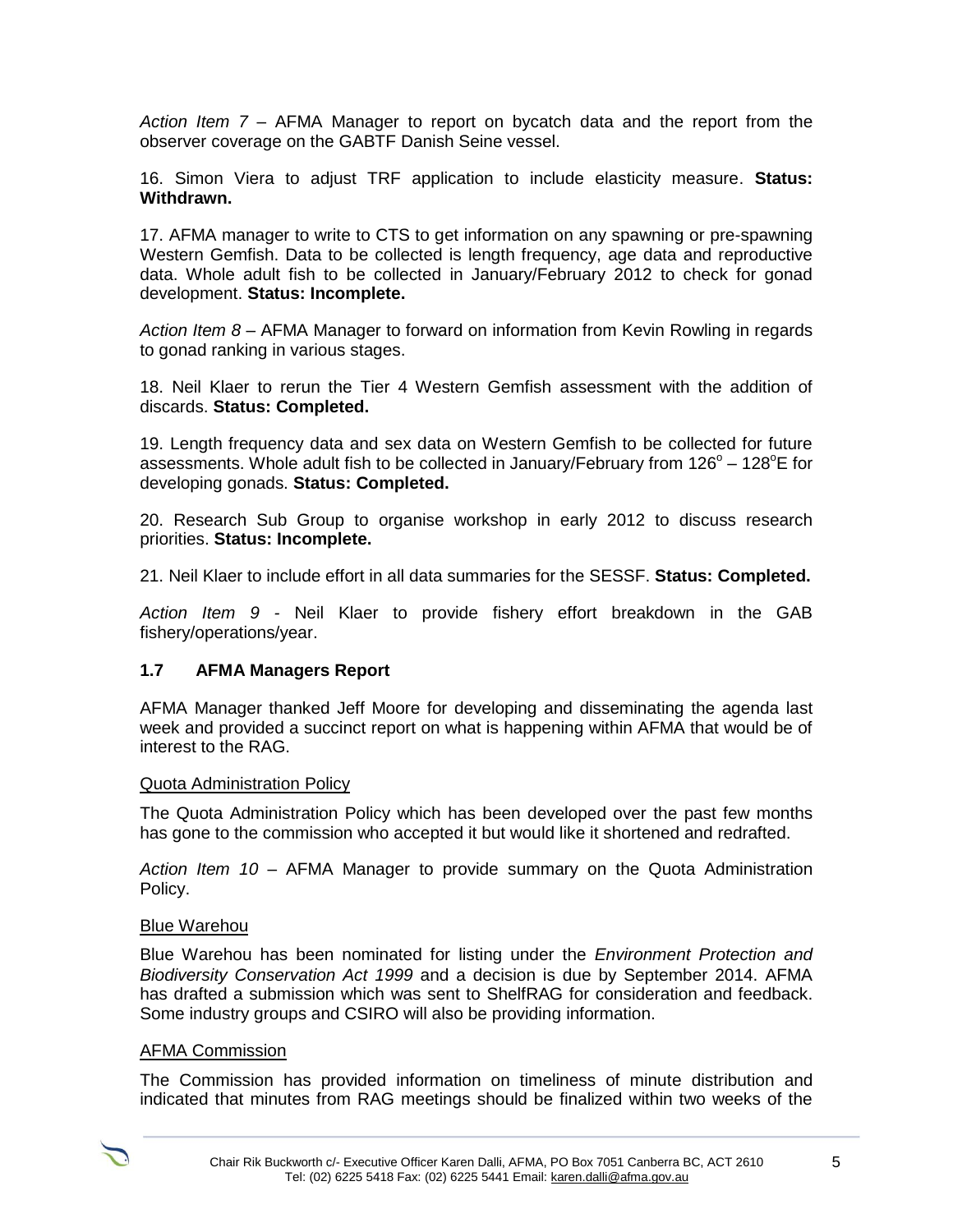meeting. The Commission has also asked that scientific advice from RAGs be highlighted in the minutes.

### Harvest Strategy Framework

The Harvest Strategy Framework is currently being reviewed by DAFF, and anticipates recommendations on suggested changes made late 2012. Jeff Moore advised the RAG that a paper will be coming out in early December for public submission on the Commonwealth Fisheries Harvest Strategy Policy and Guidelines Review. He also advised a discussion paper on the Commonwealth Policy on Fisheries Bycatch Review will be released for public consultation period prior to DAFF making any decisions.

### Bycatch

AFMA is currently redrafting the Great Australian Bight Trawl Fishery (GABTF) Bycatch and Discard Workplan and anticipate a draft copy being available for comments at the next RAG meeting.

*Action Item 11 –* AFMA Manager to draft GABTF Bycatch and Discarding Workplan 2012-14.

### Orange Roughy Conservation Review

AFMA is waiting on advice from CSIRO regarding appropriate reference points for this species and anticipate having the review completed at the end of year.

#### Research Catch Allowance

AFMA is undertaking a review of the research catch and effort allowance policy; it is primarily being driven by concerns over the integrity of the FIS when the catches may be constrained by the lack of research catch allowance. AFMA is looking at developing a policy that would remove that impediment by decrementing the research catch taken from the following years Total Allowable Catch (TAC). AFMA aims to have this policy in place by this year's TAC setting process.

#### Borthwick review

The AFMA submission is due by close of business today and David Borthwick is due to have his response to government by mid to late December 2012.

The RAG asked what impact the listing of Blue Warehou would have on the GABTF and recommends an out of session discussion on Threatened Species Scientific Committee (TSSC) nominations**.**

*The RAG adjourned at 11:45 am and resumed at 12:07am*

*Ryan Keightley (AFMA) joined the RAG at 12:07 pm*

### Upper Slope Dogfish Management Strategy

The Chair welcomed Ryan Keightley and asked for any declarations of interest. Ryan Keightley advised he has no pecuniary interest.

Ryan Keightley presented an update on the Upper Slope Dogfish Management Strategy (the Strategy).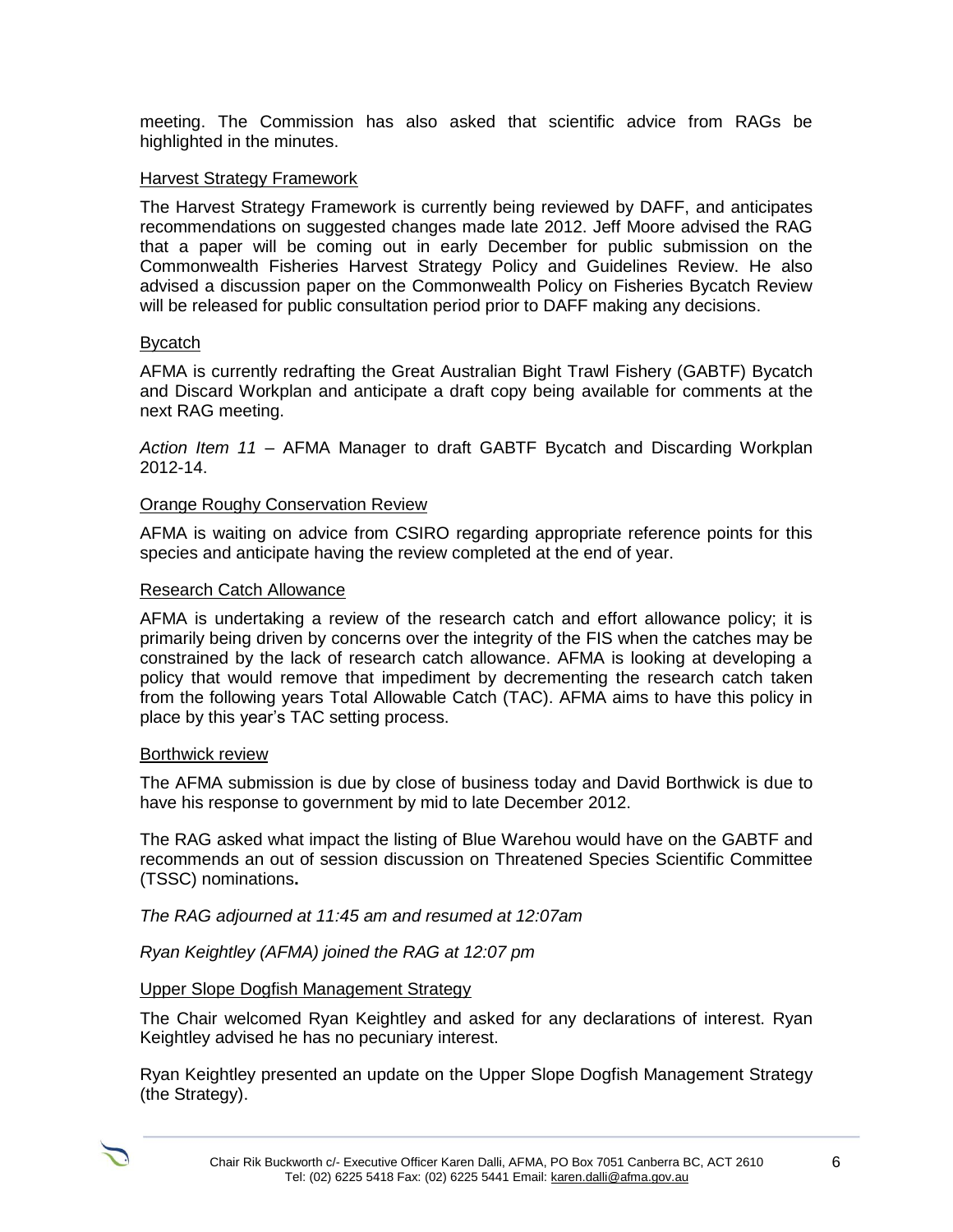AFMA has developed the Strategy, which has been forwarded to the TSSC for consideration. There is a meeting scheduled for 19-20 November, where AFMA will present the Strategy to TSSC for feedback. The TSSC will make a recommendation to the Environment Minister whether this species should be listed and this is due in February 2013.

AFMA believes the Strategy is strong enough to prevent the listing of Harrison and Southern Dogfish as higher than conservation dependent. The Strategy consists of a network of spatial closures and some complementary management arrangements. If these species are listed as higher than conservation dependent trawling could be listed as a key threatening process.

GABIA provided feedback on the Strategy that AFMA circulated. GABIA didn't support any additional closure due to the range of measures, minimal catch from the GAB and significant closures that already exist. GABIA's understanding is that AFMA has recommended small additional closures which link the very eastern end of the GAB trawl and the CTS through "Macca's" canyon.

GABIA would like to confirm whether this is the only potential impact on the GABTF. Ryan Keightley responded that in the draft Strategy this is still the only potential closure; however, it may be subject to change after feedback received from the TSSC.

The RAG asked if the feedback from the TSSC to AFMA on the Strategy is only available to AFMA or is available to broader audience such as the RAG.

*Action Item 12 –* AFMA Manager to investigate whether the TSSCs feedback to AFMA on the Upper Slope Dogfish Management Strategy is only available to AFMA or is it available to a broader audience such as the RAG.

*Ryan Keightley left the meeting at 12:27 pm*

# **Agenda Item 2 - Stock Assessments**

### **2.1 Deepwater Flathead Stock Assessment**

The RAG discussed on-board industry data handling and entering.

The fish length measurements, collected by industry during 2010-11, were recently forwarded to CSIRO in Excel spreadsheets instead of a database. A database would contain quality checks. The data was unable to be utilised by CSIRO as it was in an unsuitable format, resulting in industry data from 2010-11 not being included in the assessment.

The RAG was presented with the options to either proceed with the stock assessment without the additional data, or to incorporate the additional data and re-do the stock assessment. These options were discussed taking into consideration the timeframe, work involved, the predicted outcome and the risk for the fishery.

The RAG noted that the request for industry to collect the on-board length data went through the RAG process, and industry has taken the time and effort to obtain all the data and forward it on to AFMA.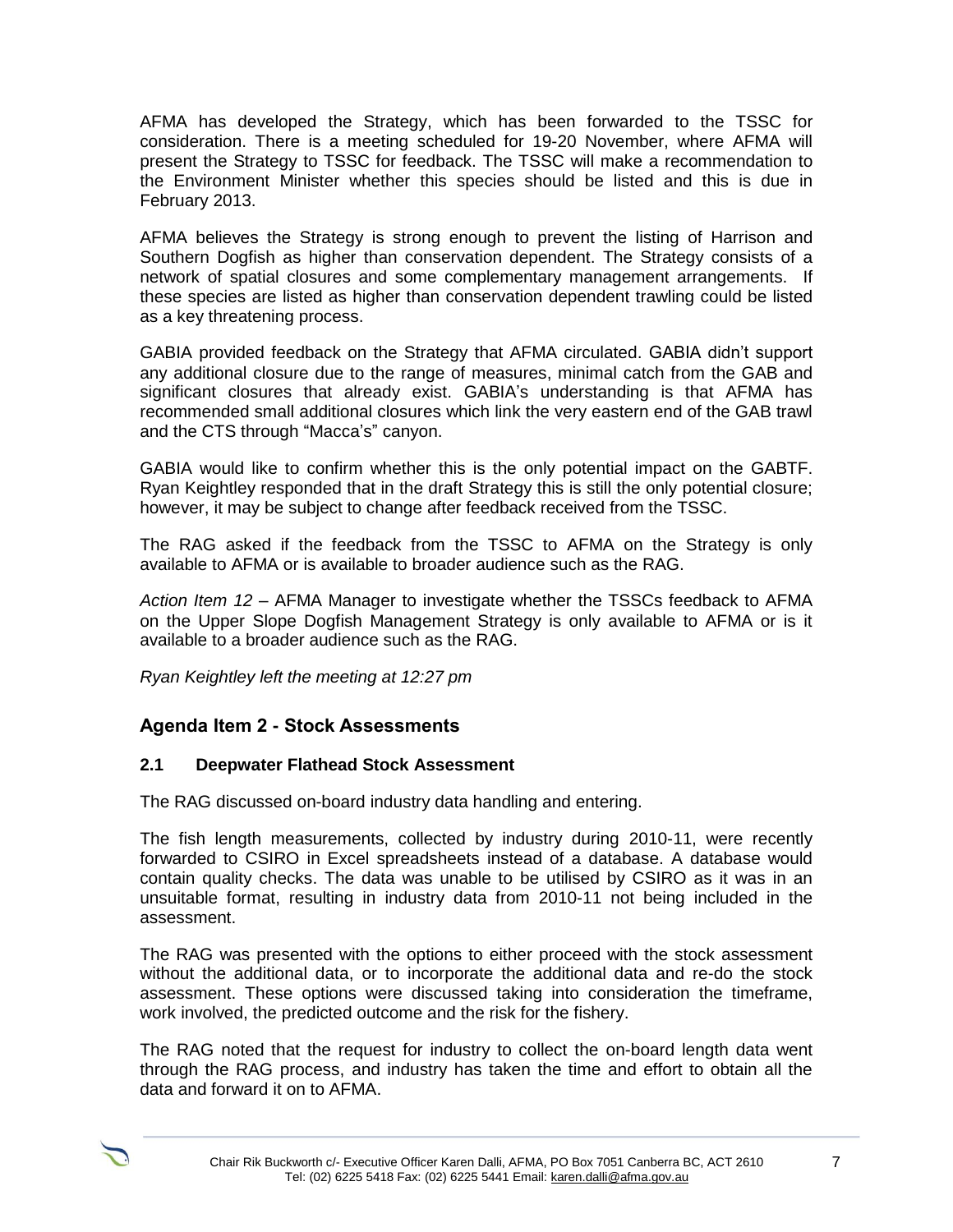Industry noted that from an operator point of view, obtaining the best assessment with available data is the most ideal result. Industry can live with the results varying if they are accurate and using all the available information. In addition, industry pays for this data to be utilised and would like an undertaking from AFMA that this is not going to happen in future.

The RAG **accepted** the **Deepwater Flathead base case with the additional 2010-11 length frequencies included** and understands that due to time constraints on rerunning the assessment it will be difficult for the base case to be rejected in December.

*Action Item 13 –* Neil Klaer to re do the Deepwater Flathead stock assessment with the new data.

*Action Item 14 -* Ian Knuckey to organise for Matt Koopman to extract the industry length data from Excel spreadsheets and into a database with quality checks that Neil Klaer can utilise.

The RAG discussed possible solutions to ensure that data is being entered into a database. Jeff Moore informed the RAG that up until 2009 this sort of data was being entered into the ISMP data as port samples. The GABTF boat operating procedures manual has a whole section jointly written by AFMA and GABIA which clearly sets out the process; this agreement was made in 2008. From 2010/11 onwards; there has been a decision made not to enter this data in the ISMP database.

Neil Klaer informed the RAG that the ISMP database utilised by AFMA observers does not hold port length data. The crew don't collect all the data that the AFMA observers take so there is an access database that is set up to specifically to collect port samples. The database is assumed to have error corrections built in.

Marcia Valente asked the RAG if it was possible to download information from the trip into Olfish, by getting the crew sheets entered into the system by people that would have more experience and knowledge that would enter the data and then forward this to AFMA.

Ian Knuckey's response was that Olfish is set up for entering all the information required and that's how the observers do it. However there is an issue on how to get the FIS data to AFMA as well. Marcia Valentes solution will most likely happen in the future but at the moment it is important to investigate what is happening with the collection and management of data.

*Action Item 15 –* The Chair to write to SESSF that the RAG has identified a problem with the FIS and industry data availability which needs to be addressed as a matter of urgency.

### *The RAG adjourned at 1:40 pm and resumed at 2:20 pm*

Neil Klaer explained the Deepwater Flathead assessment with the RAG.

- The latest catch estimate of 973,371 kg is from AFMA CDRs for financial year and is slightly larger than the previous year.
- The survey data from 2005 through to 2011 undertaken annually apart from 2010 is a useful series of abundance index information.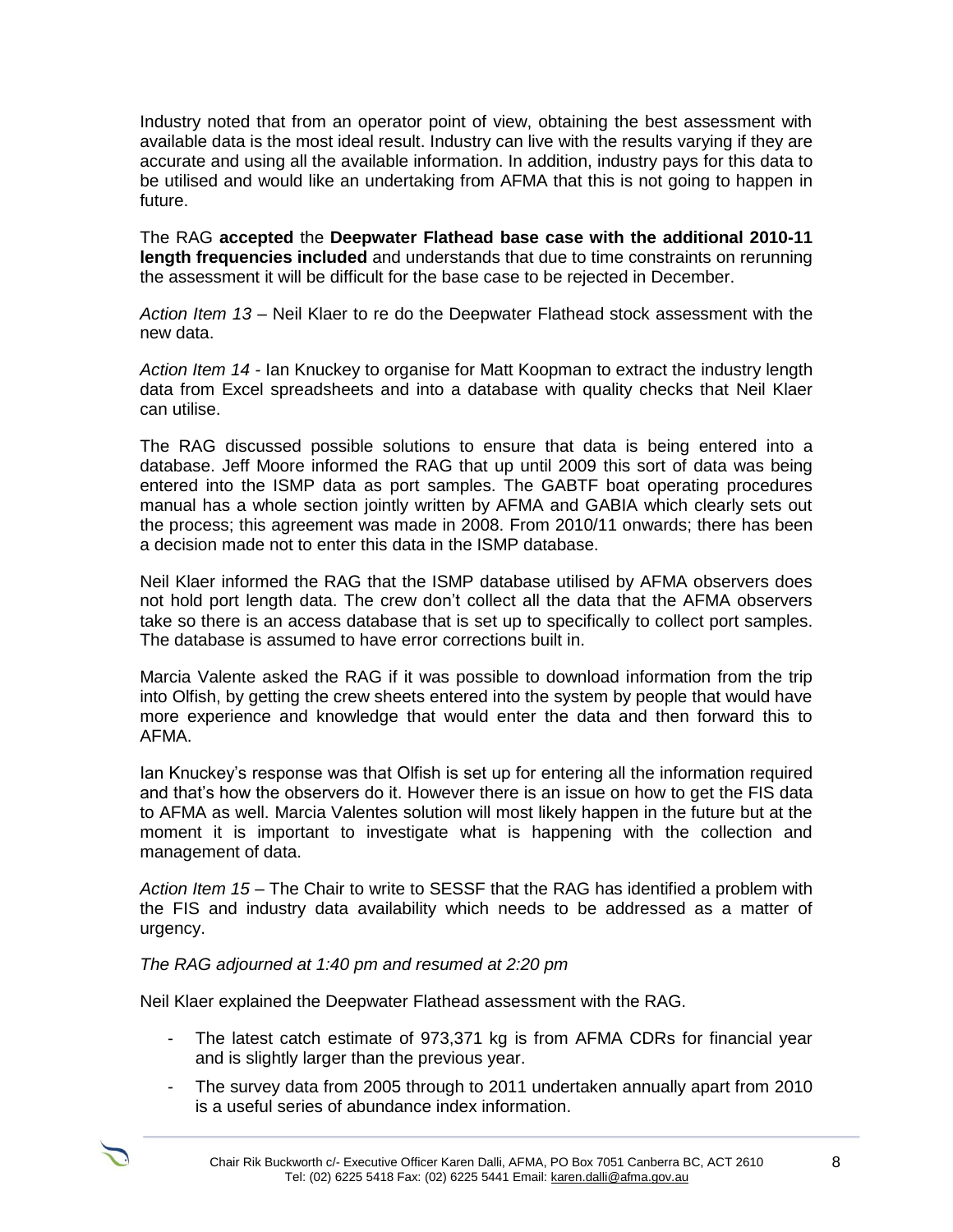- The addition of industry measurements collected in 2011-12 resulted in the largest difference out of all the assessment changes made, the addition of data resulted in a decreased final biomass estimate.
- The final recruitment was changed from 2006 to 2004, with sensitivities on the 2005 and 2006 assessments resulting in minimal differences.
- The 2004 recruitment has the biggest influence on the final biomass.
- The main difference between the current stock assessment and the 2010 assessment is the size of the 2004 recruitment. The 2004 recruitment was above average but not as big as we thought it was in the 2010 assessment.
- The stock assessment estimates the long term RBC at around 1000 t, similar to the last assessment.
- The standardised CPUE agrees with industry in that the availability of stocks oscillates.

The RAG discussed age data and indicated that samples should be collected throughout the year. The RAG noted that the assessment is run on financial years so samples need to be collected not just at the end of the year but also between January and June.

*Action Item 16 –* AFMA Manager to ensure that ageing data from observers is collected between January and June.

Ian Knuckey confirmed that the ageing facility has received about 300 otoliths collected from Deepwater Flathead. These have been prepared and will be read in time for the results to be included in the assessment.

*Action Item 17 –* AFMA Manager to investigate why the otoliths in the observer report dated 16 July 2012 sent to GABMAC stating 375 otoliths were collected for Deepwater Flathead weren't forwarded on to the ageing facility in Queenscliff in a timely manner.

*Action Item 18 –* Ian Knuckey to forward on otolith data from ageing services to Neil Klaer by the 14 November.

### The RAG **agreed** the **additional data should be included in the stock assessment**.

### *Jim Raptis left the meeting at 2:07 pm*

The RAG noted a selectivity change occurred in January 2007 with the introduction of T-90 panels but has not been included as a sensitivity in the assessment. The RAG agreed to review the size of 50 per cent selectivity and possibly investigate comparisons between T-90 and diamond mesh codends next year. This selectivity may also affect Bight Redfish assessments.

# **2.2 Bight Redfish (update/review)**

The RAG agreed to use the estimated RBC from the previous assessment if no break out rules were triggered, and to defer the CPUE analysis until the GABRAG 2 meeting in December.

### **2.3 Western Gemfish Discussion**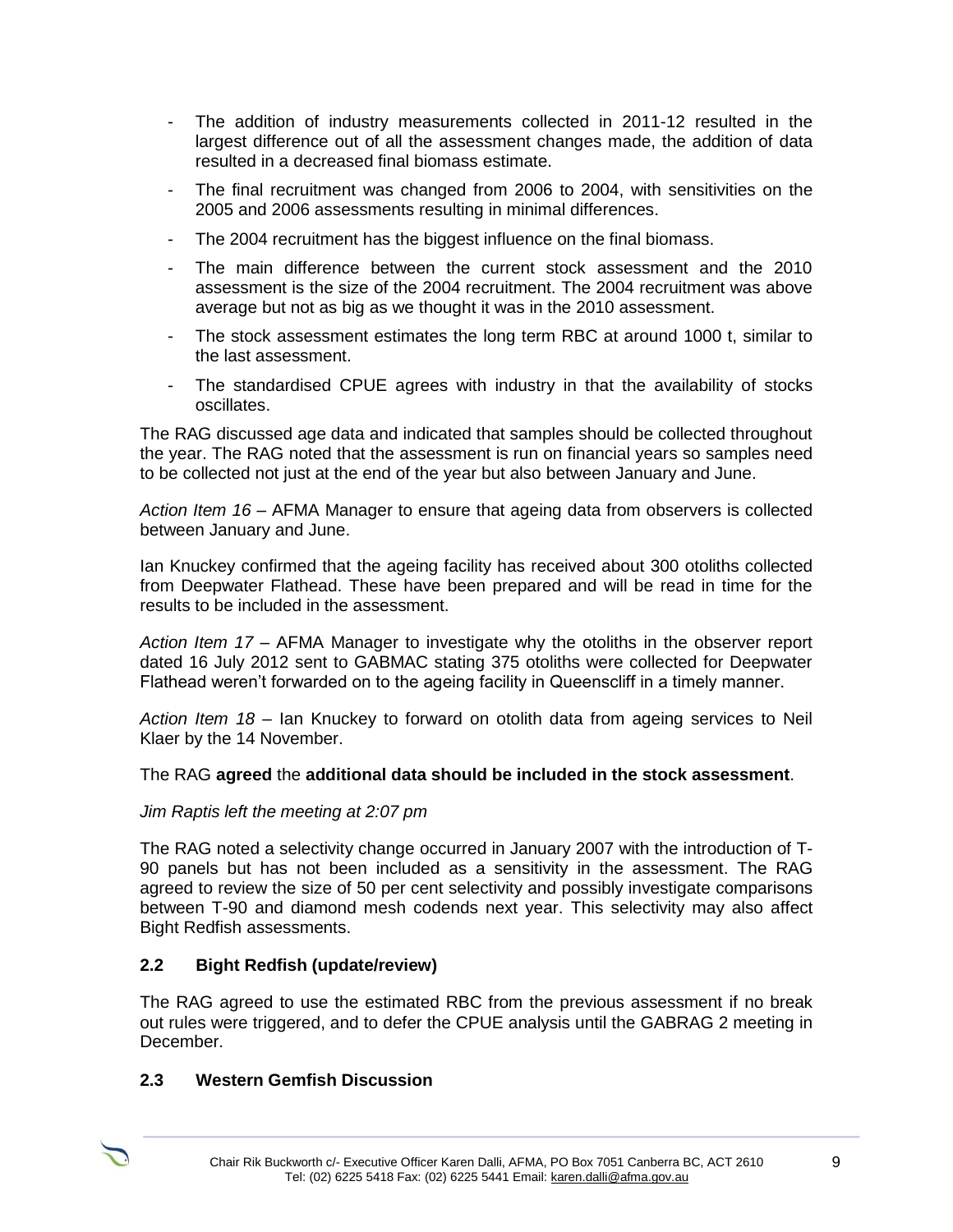# *Mark Chambers joined the meeting at 3:30 pm*

The Chair welcomed Mark Chambers (ABARES) and asked for any declarations of interest. Mark Chambers has an interest in sources of funding for research purposes with no personal pecuniary interest.

Mark Chambers presented an update to last year's Western Gemfish Tier 1 assessment (*Quantitative Assessment of the Western Gemfish Stock - Reducing Uncertainty in Stock Status*) , noting that it was still going through an internal clearance process at ABARES.

Key points on the updated assessment include:

- 1. Updates on stock structure and changes in the way previous data was categorised.
- 2. Updated length frequency data which resulted in an increase in the estimated biomass of the stock and had a sizable effect on the depletion levels.
- 3. The sensitivities, with the exception of those relating to changes in natural mortality, produced relatively consistent results with the base case (Table 6, p18).

The RAG provided feedback on a point raised by industry regarding a vessel which highly targeted Western Gemfish for a short period and the potential implications this could have on the data/assessment, should be noted in the document.

The Chair thanked Mark Chambers, Andy Moore and Belinda Barnes on behalf of the RAG for the assessment.

*Mark Chambers left the meeting at 4 pm*

# **Agenda Item 5 - Research**

### **5.1 Outcomes of GABRAG sub-group**

The RAG **agreed** that **the following research priorities** be presented to the AFMA Research Committee (ARC), recognising that the economic sustainability of the GAB is important.

- 1. Evaluation of the FIS its costs and benefits to inform not only the GAB but the SESSF
- 2. Continuation of the GAB fishery independent survey
- 3. A research project to investigate Western Gemfish stock structure, boundaries and spawning behaviour (if Andy Moore's project is not approved by FRDC).
- 4. Research on improving the economic efficiency of the GAB trawl fishery

### *Anthony Moore left the meeting at 4:05 pm*

The RAG discussed the ranking of the research priorities. Members agreed that the evaluation of the FIS is most important and a costly FIS that is not valuable is insufficiently utilising resources. The benefits/cost/risk of a FIS being undertaken every 3 years was also discussed, noting that a proposal for a FIS in 2014 is high priority.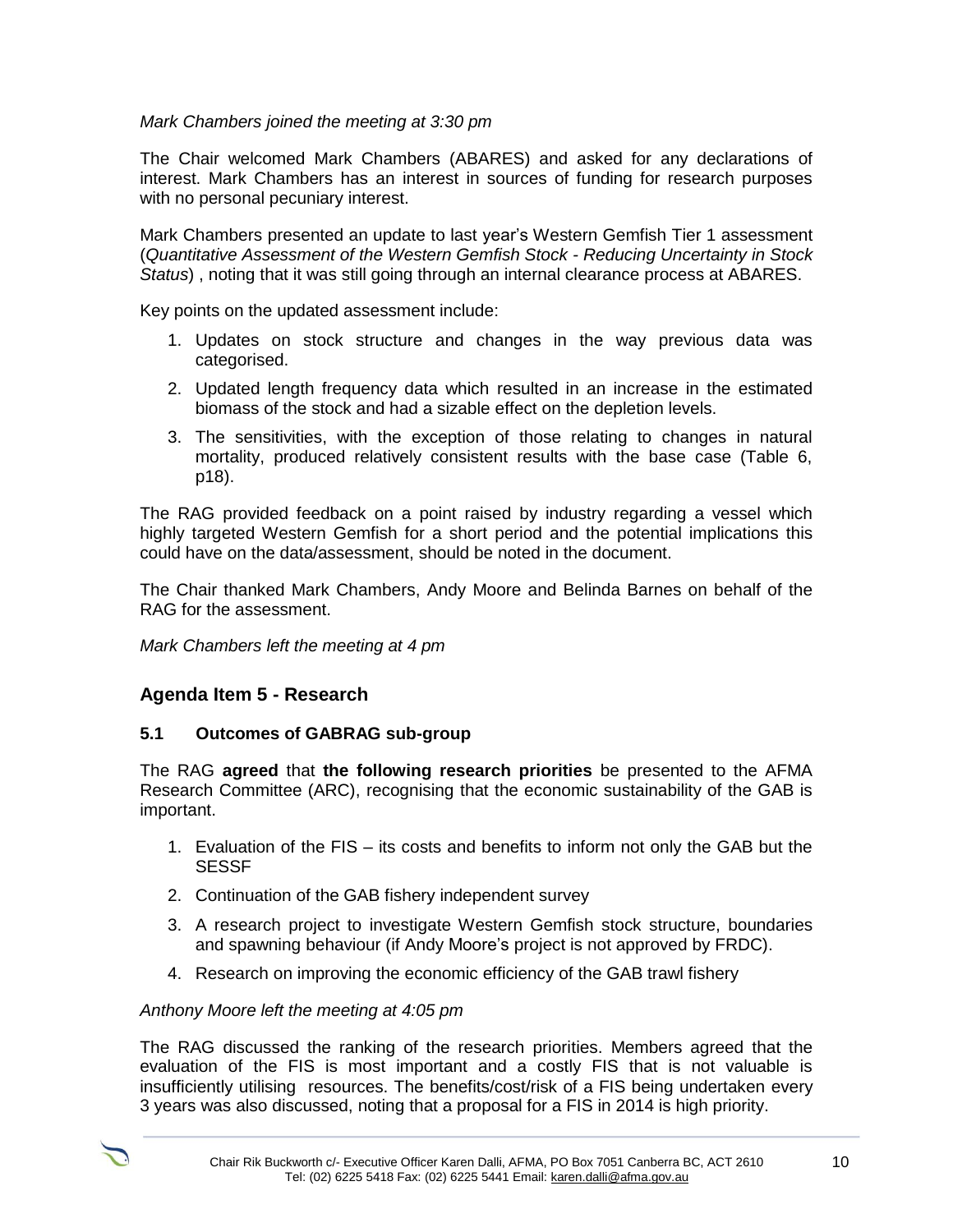The RAG concluded that the evaluation of the cost-effectiveness and importance of a FIS in relation to stock assessments should be placed as a high recommendation rather than medium and supports the undertaking of a 2014 FIS.

The Chair noted that the value of this project is across the whole SESSF and provides information not readily available.

Neil Klaer brought up the cost/risk/catch project analysis being undertaken by Cathy Dichmont. The Chair will attempt to gather more information from Cathy Dichmont as it would be beneficial in assessing research priorities.

*Action item 19* – Chair to gather more information from Cathy Dichmont on the cost/risk/catch project analysis.

The letter from Simon Viera from ABARES regarding maximising the returns to the Australian Community was read out by the AFMA Manager. Jeff Moore provided clarification on the letter, explaining that due to the feedback Simon Veira was receiving from COMFrab the project was constantly adjusted. This resulted in the project not meeting the identified needs of the GAB and industry not being able to support it given the cost involved.

*Jim Raptis returned to the meeting at 4:30 pm*

#### **5.2 Research review, including assessment/FIS and role as part of risk/catch/cost analysis**

The RAG noted it was a high priority to set aside a day to develop a plan for the next five years of research in the GAB.

The RAG **agreed** to hold a **research meeting/workshop** post GABRAG – 2 to discuss research directions. The RAG Chair supported employing a Chair externally to facilitate the planning day. Jeff Moore undertook to write a letter a suitably qualified person to provide that service.

*Action item 20 –* Jeff Moore to provide a draft agenda for the research meeting in December.

*Action item 21 –* Jeff Moore to write a letter to a facilitator asking if they would like to Chair the workshop in December.

### **5.3 Research priorities for the upcoming ComFrab/ARC**

The RAG members discussed the research priorities to be considered by the ARC as raised by the research sub-group in agenda item 5.1.

Members agreed on the following research priorities and their status:

- 1. Evaluation of the cost-effectiveness and importance of a Fishery Independent Survey in relation to stock assessments (High)
- 2. Fishery Independent Survey in the Great Australian Bight Trawl Fishery (High)
- 3. Western Gemfish stock boundaries ad spawning behaviour (High)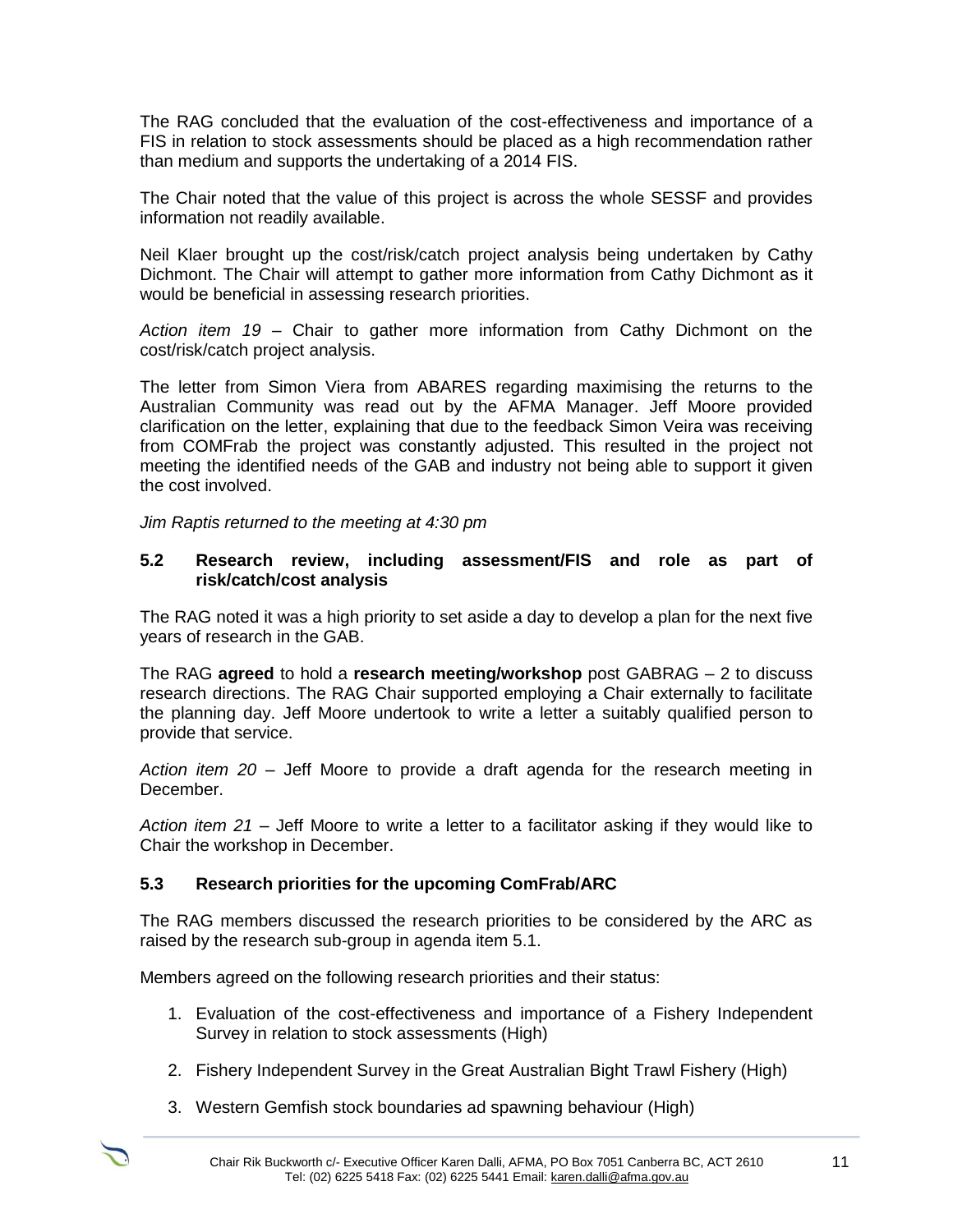4. Information and analysis on increasing economic efficiency and industry profitability (Medium)

# **5.4 Orange Roughy Research**

The RAG **agreed** to **postpone** this standing agenda item to be discussed in GABRAG - 2 in December. Jeff Moore noted that if there are no concrete changes to the conservation plan flagged, industry would propose status quo arrangements in terms of the GAB Orange Roughy research plan including access to the research zones by scientific permit be carried over for 2013.

# **Agenda Item 4 – Data/monitoring**

RAG **agreed** to **postpone Agenda Item 4** until the GABRAG 2 Meeting in December 2012.

# **Agenda Item 3 - Harvest Strategy**

The RAG **agreed** to **discuss and consider Agenda Item 3 in more detail at GABRAG 2** in December.

#### **3.1 GAB HSP into SESSF (standalone section)**

The RAG was informed that the MAC agreed on a single SESSF HSP with the GABTF identified in a separate section. The RAG agreed to a single SESSF HSP with the GAB specific harvest strategy policy and decision rules issues being identified in an overarching document.

*Action Item 22 -* AFMA Manager to provide a draft of the GABTF harvest strategy policy and decision rules section to be included in the SESSF HSP.

### **3.2 TAC/s, Harvest Strategy and decision rules**

The RAG noted this is a standing agenda item and will discuss further at GABRAG 2 in December.

### **Agenda Item 6 - Other Business**

#### **6.1 GABRAG to consider fisheries closures in context of future Commonwealth marine parks**

RAG **agreed** to **postpone Agenda Item 6.1** until GABRAG 2 in December 2012 as visual aids would be beneficial.

#### **6.2 Seismic Surveys**

The RAG members discussed the recent seismic surveys in the GAB and whether or not they have an impact on fish movements as this could affect CPUE data and stock assessments.

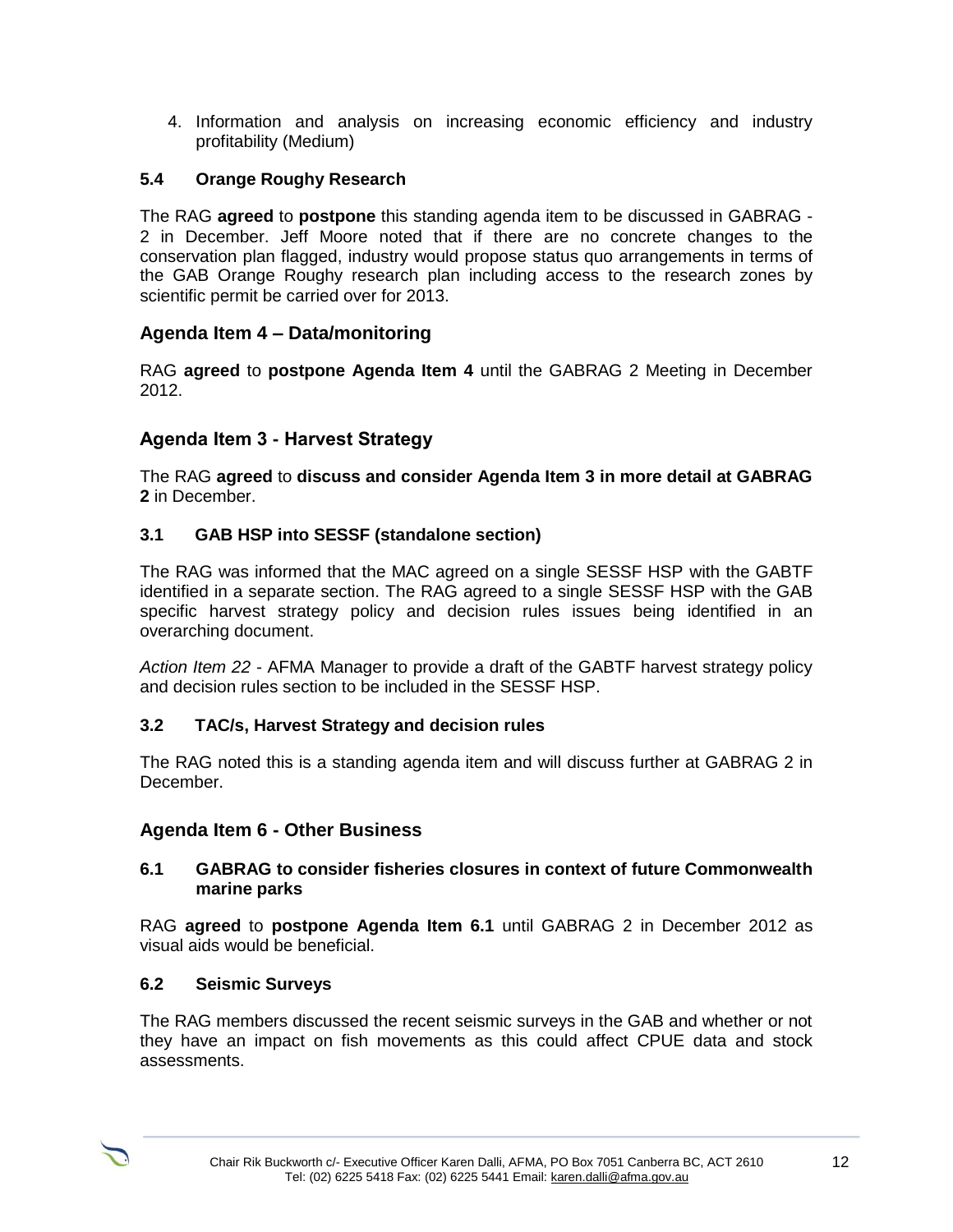RAG members noted a current project being conducted in Bass Strait by FRDC and TAFI. It was suggested that GABRAG writes to FRDC for more information on this project.

*Action Item 23 -* Ian Knuckey to write to FRDC on behalf of the RAG for more information on the seismic survey project.

*Action Item 24 –* Jeff Moore to follow up directly with BP regarding the sound logger information that the company had previously agreed to provide.

# **Agenda Item 7 – Next Meeting**

The RAG discussed the next meeting of GABRAG being held at the Stamford Grand in Adelaide on the 3 (GABRAG) and 4 (Research) December 2012.

*Meeting closed at 5:05 pm*

### **Actions arising from GABRAG 1 – 2 November 2012**

| <b>Action Item</b>                                                                                                                                                                                                                                                                                                    | <b>Action Person</b> | <b>Timeframe</b> |
|-----------------------------------------------------------------------------------------------------------------------------------------------------------------------------------------------------------------------------------------------------------------------------------------------------------------------|----------------------|------------------|
| 1. EO to update GABRAG 1 - October 2011 minutes.                                                                                                                                                                                                                                                                      | EO                   | 2 weeks          |
| 2. EO to update GABRAG 2 - December 2011<br>minutes.                                                                                                                                                                                                                                                                  | EO                   | 2 weeks          |
| 3.<br>EO to produce rolling calendar for RAG Chair and<br>members.                                                                                                                                                                                                                                                    | EO                   | December<br>2012 |
| 4.<br>Chair to write to Semi Skoljarev, Steve Auld and<br>Mark Elford thanking them for their contribution to<br>the RAG.                                                                                                                                                                                             | Chair                | 2 weeks          |
| 5.<br>AFMA Manager to investigate FIS and industry data<br>collection and availability and whether the problem<br>in data collection is going to be rectified and ensure<br>there is quality control on entering the data<br>collection. Provide a report on the outcomes at the<br>GABRAG 2 - December 2012 meeting. | <b>AFMA Manager</b>  | December<br>2012 |
| Neil Klaer to report back on Tom Kompas<br>6.<br>probability values in final report for MEY project.                                                                                                                                                                                                                  | <b>Neil Klaer</b>    | December<br>2012 |
| AFMA Manager to forward on bycatch data and<br>7.<br>observer report from the observer coverage on the<br><b>GABTF Danish Seine vessel.</b>                                                                                                                                                                           | AFMA Manager         | December<br>2012 |
| AFMA Manager to forward on information from<br>8.<br>Kevin Rowling in regards to gonad ranking in<br>various stages.                                                                                                                                                                                                  | AFMA Manager         | December<br>2012 |
| Neil Klaer to provide fishery effort breakdown in the<br>9.<br>GAB by fishery/operations/year.                                                                                                                                                                                                                        | <b>Neil Klaer</b>    | December<br>2012 |
| 10. AFMA Manager to provide summary on the Quota                                                                                                                                                                                                                                                                      | AFMA Manager         | December         |